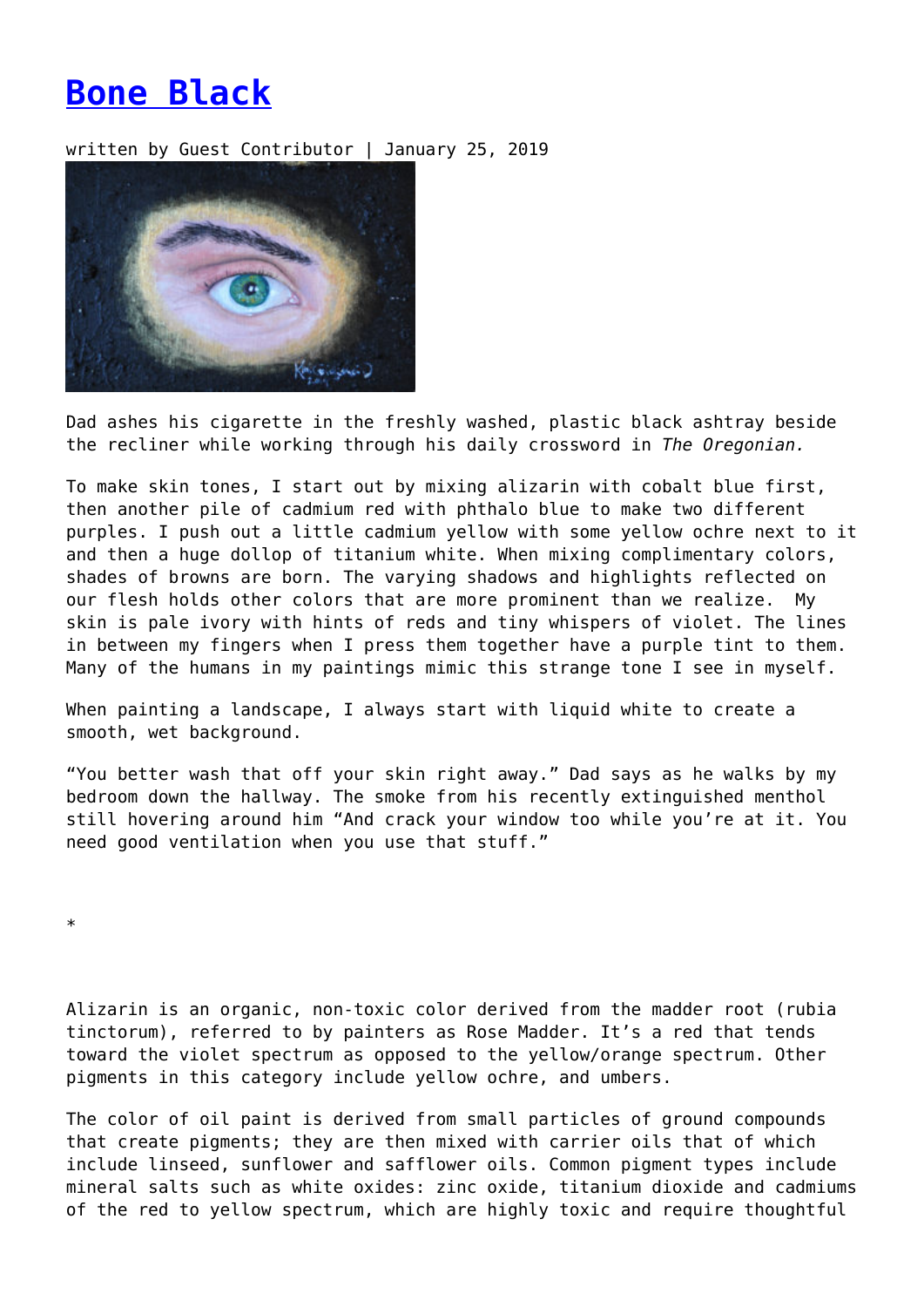use. Newer, inorganic pigments have been created through the years that have been developed with strong light-fastness, but still the toxic pigments particularly remain the most vivid.

During the "age of discovery" (white European colonization) new pigments were introduced in Europe. This is primarily when organic variants were created, such as alizarin (crimson) and Indian yellow. In the eighteenth century the developing science of chemistry intended to expand a wider range of pigments. This led to the discovery of Prussian blue, a synthetic blue accidentally created while trying to make a red hue, and of which is used as an *antidote* to heavy metal poisoning.

\*

Prussian blue begs to go on first. I swoop on the dark space it creates. My heart flutters as I feel myself there and it in me. A dry brush blends it into liquid white, fades down, an almost daytime sky. The setting sun gifts me new songs every night from the front porch of my parents' home. The dead trees that gave me beautiful sharp silhouettes have since been erased from the land, but the maples my dad planted are large and frame the west now. Alizarin glides on next, just below the almost daytime blue. The bright pink hue this paint creates mixed with liquid white is a special thing that doesn't happen every night. The sun is already down,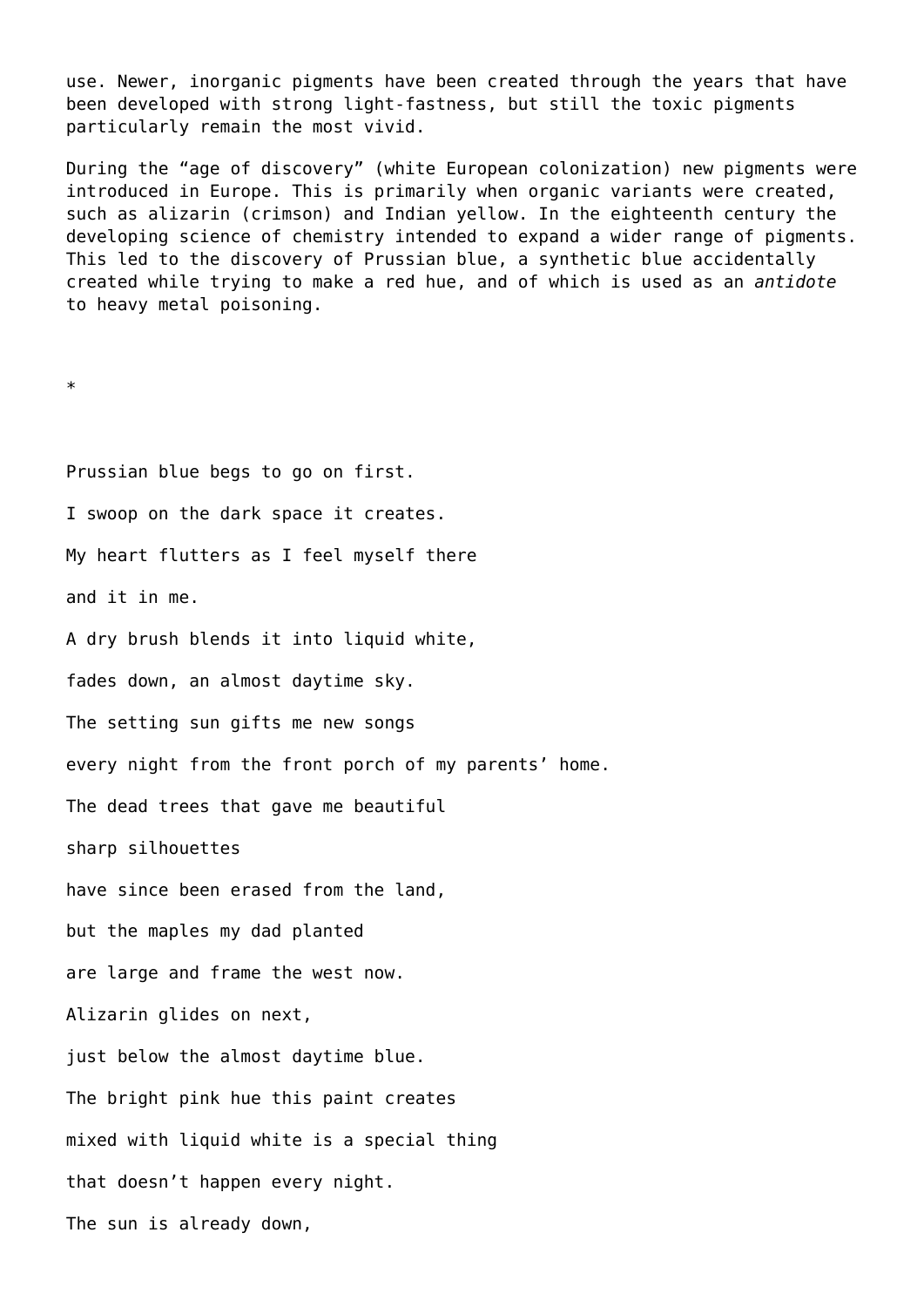past the horizon by a bit, so no yellow or orange allowed here. I brush on the horizon line, bone black. The straggly dead trees bone black. Beautiful against the vivid but darkening sky, revealing bursts of stars one by one.

\*

Bone black is made from bone char, which is created by charring animal bones. Once the bones are burned, they are put into a bone pulverizer. This pigment has a strong tinting quality, has a deep dark hue (not too brown or too blue), and is translucent but doesn't require too many layers to become opaque.

\*

I often wonder what poison will end up killing me. I inherited Dad's love for drink and smoke.

I discovered oil painting as a freshman in high school. We had a new art teacher who'd replaced the grunty, bitter Mr. Swenson. The timing couldn't have been better for me to have a new medium for exploring my inner visions. I was burned by bullying daily and blindly becoming one myself.

Mrs. Kincaid passionately showed us techniques to become better artists. I fell in love with her immediately. I'll never forget the first time I brushed turpentine with alizarin crimson onto a board to paint a sphere. I finally enjoyed being a student in that small town school and finally had something to look forward to. After that I brought paintings home and straight to my bedroom because all the work I showed Mom made her worried about my state of mind. Dad always said "mmhm, looks good", but I didn't think he cared. After a couple months of this I found a few tubes of paint in my room, along with a canvas, some paintbrushes and a small container of odorless paint thinner all inside a Michael's craft store bag. I was so excited that Mom knew what to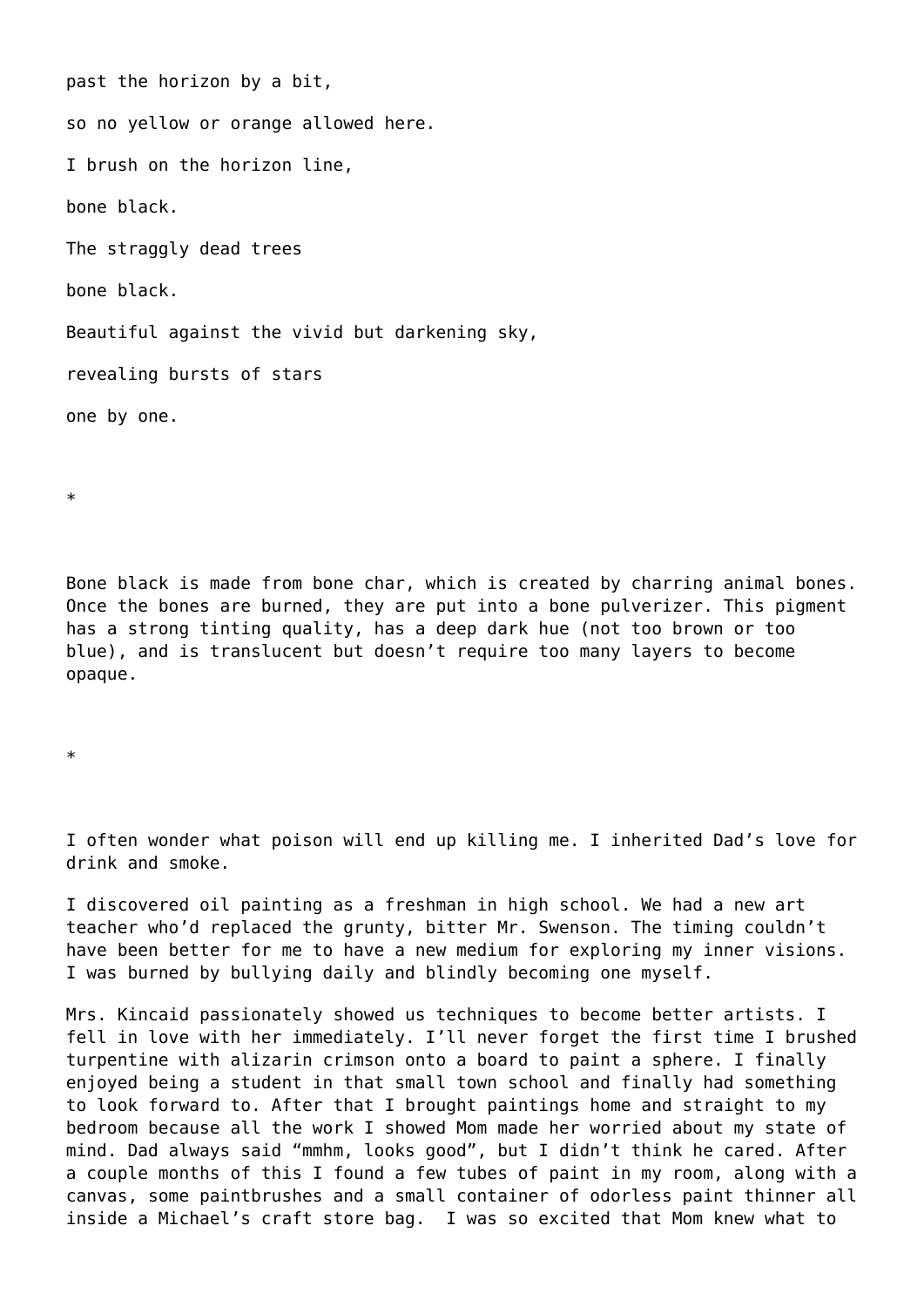get without asking me, and I wept at this surprise. But then Mom said it must have been Dad. I ran to the living room and choked up as I thanked him. "Wasn't me." His intense green eyes said *you're welcome.* This happened on and off with genuine "You're welcomes" and "I want all your paintings." thrown in there throughout my high school years.

Dad always scolded me for getting paint on my skin. "That shit's poison," he'd say, and "Don't ever get it in your eyes or your mouth."

He gave me stickers from the chemical plant he worked at, the classic image of a skull and crossbones with "POISON" above it. He also made me custom sticker labels that said "Aquarius is the shiznit" for my art case, his old fishing tackle box, when they got a sticker-label-maker at work.

All of this opened up new conversations with Dad. We'd sit in the living room and he'd ask me what we used for paint thinner at school, if there were any other artists in my class, or school for that matter. Since we were introduced to oils there were a few of my peers who'd discovered they *were* artists. It's a phenomenal experience to watch an almost adult peer shift in that way, realizing they have this ability, this power that's been hiding within them all these years. I could feel my Dad's ability to see this with me and oils. I knew he was proud of me. I knew he loved every twisted image I painted.

"You can't use turpentine. That shit's poison. It'll kill you," he'd said.

"I work all day with chemicals; I think I know how they work."

He added after another long drag from his menthol.

\*

Tobacco smoke causes oxidative stress so that insufficient oxygen is supplied to the skin resulting in tissue ischaemia and blood vessel occlusion. It reduces innate and host immune responses, and induces metallo-proteinase, an enzyme that specifically degrades collagen.

Uneven skin coloring can occur resulting in yellowish or grayish tones, and most common are small, visible blood vessels which are broken capillaries, called Telangiectasia and have a reddish/purplish hue.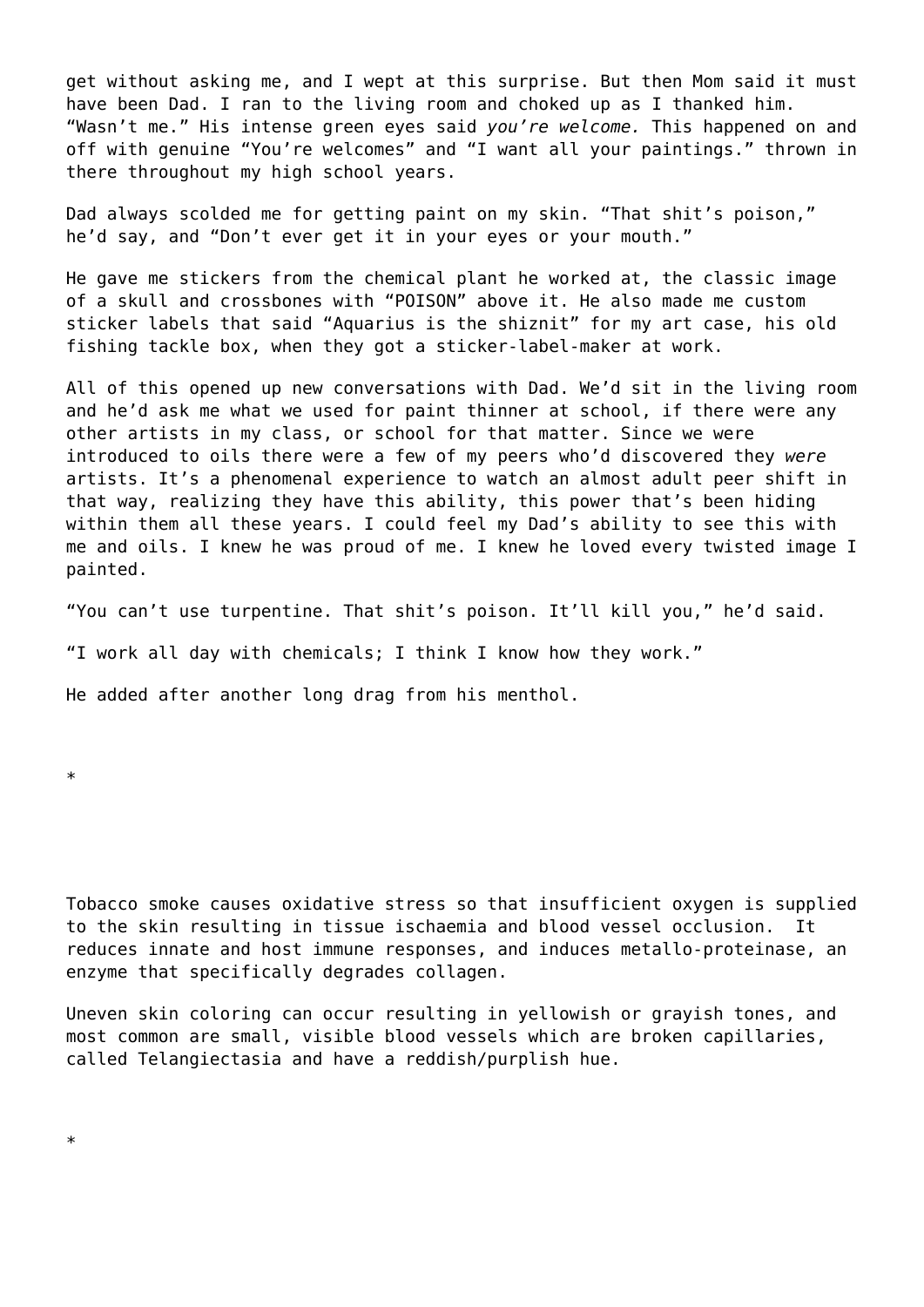Dad is one of the smartest humans I know. I often wondered why he worked at a chemical plant instead of at an accounting office, or as an actual chemist.

He preferred the solitary work those places allowed. Only one person can fit inside a tanker that holds industrial strength weed killers, soda ash, and corrosive materials. The first one he worked at in North Portland was right after my big sister was born. The plan was to have another baby soon after. The plant eventually shut down and moved. I was conceived right after that, after he'd left that place, born seven years after my sister.

What kinds of poison were swimming inside of me as I was created?

I convinced Mrs. Kincaid to replace the turpentine with odorless paint thinner.

My bedroom always smelled of fresh paint. Lead, cadmium, mercury, cobalt and barium were all my new home, along with the smell of linseed oil. My drug of choice. The thick vivid pigments brushing onto the canvas and blending with ease grounded me tremendously.

I painted the vibrant, toxic sunsets that I viewed from the front yard, across the neighboring cow field to the west. I painted the trees Dad planted over the years, the clouds I believed I was born from and lived in.

Dad later admitted he bought me the painting supplies because both my sisters had braces which cost him thousands of dollars, and I didn't need them. "I'll never buy you thousands of dollars' worth of art supplies." He said with a smirk and one raised eyebrow, just in case that comment got my hopes up.

\*

I try to mix brilliant gray with my fine hair brush

to paint the canvas,

but my hands are wet and blurry.

I try to sweep my sharpened number 2

across the smooth Bristol,

but my eyes are wet and blurry.

I try to process pain through my body but my brain is wet and blurry.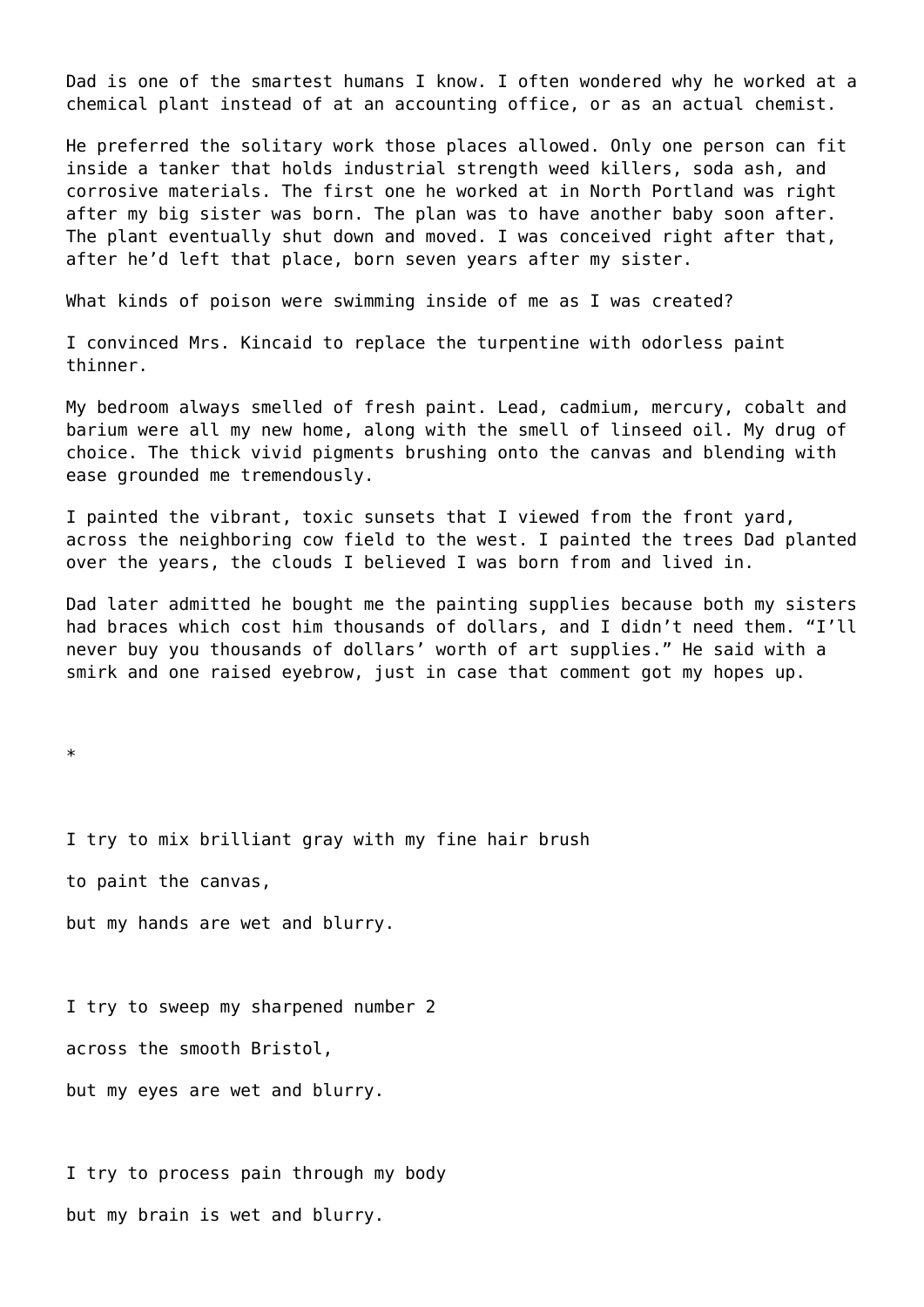All I want is

to make love to the paper.

I try to kiss my lover's neck in the crispy morning but his eyes are wet and blurry.

I try to caress my lover's thigh in the sweaty afternoon but his brain is wet and blurry. All I want is to make love to his body.

I try to write a song for my sorrow poetic lyrics flowing but my eyes are wet and blurry.

I try to hum a tune with the sparrows in my silver maple but my throat is wet and blurry. All I want is to make love to my heart song.

I try to eat the violet blackberry buttercream scone but my stomach is wet and blurry.

I try to walk amongst my neighbors'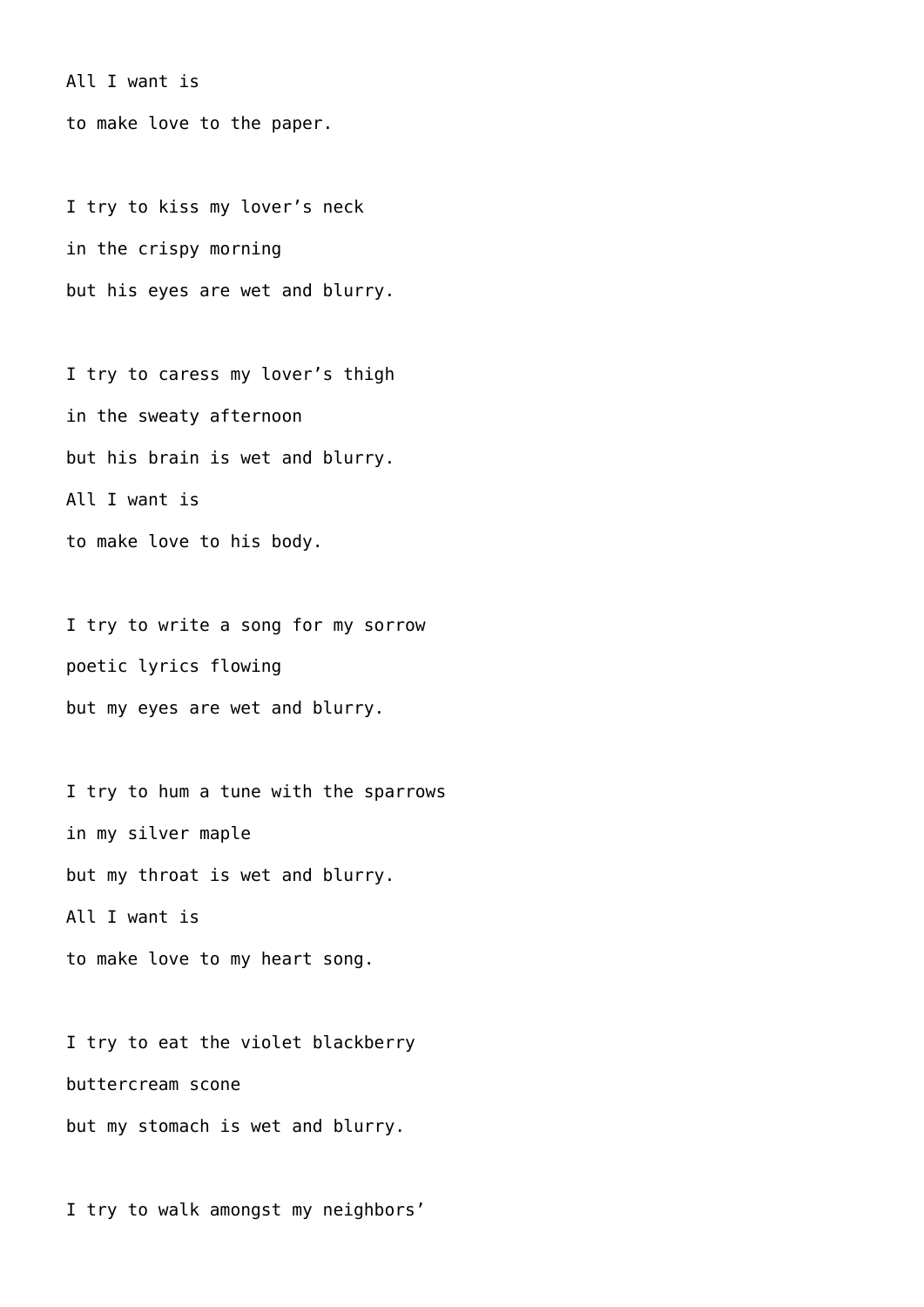```
golden mums and maples
but my legs are wet and blurry.
All I want is
to make love to mother earth.
```
I try to soothe my mother's honey blooded crackling splintered heart but my arms are wet and blurry.

She tries to stop imagining him

walking

through

the

door

but her heart is wet and blurry

All I want is for him to make love to her

Once more.

\*

Tobacco pesticides contain some of the most dangerous pesticides used in the United States according to the government accountability office. These toxic chemicals can cause acute poisoning, cancer, nervous system damage and birth defects. Over twenty five million pounds of pesticides are used in tobacco production in the United States per year. Tobacco ranks sixth among all agricultural products in the amount of pesticides applied per acre. At the turn of the  $20<sup>th</sup>$  century Paris green was used as a pesticide on tobacco to control budworm, until the 1960s. It's called Paris green because it was used as rat poisoning in the sewers in Paris. It's vibrant, emerald coloring was prized among artists for decades, and has now been eradicated because of its fatal toxicity.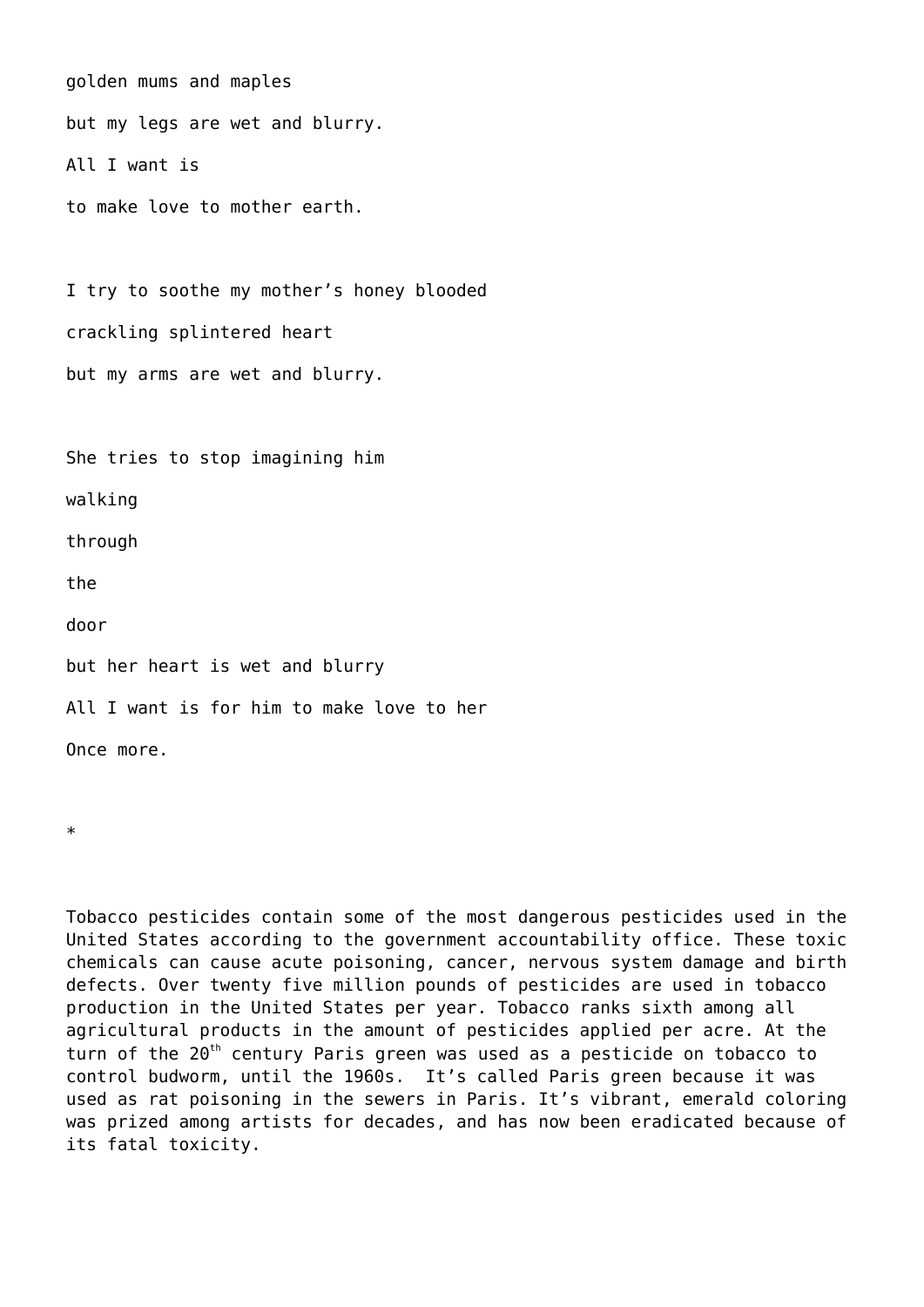Dad made the best blackberry pies. His crust was the most perfect pie crust I've ever had. I only ever ate *his* pies.

In between spray years my sisters and I would have to pick blackberries in various places of the slanted two acres we lived on. I remember the last time we did it. We threw a large piece of plywood in the middle of each bush. Dad gave us the idea so we could get in the middle where the juiciest berries thrived. We were very careful and wore long sleeves, pants and gloves, but those angry branches would bite us as we picked them as if they were protecting their precious babies. The most luscious, bulbous, black ones slid off the vine like retreating from the most gentle kiss. Four or five hours and several adolescent cry-fits later, with burning bloody arms, we had enough to make a couple pies, then freeze the rest for more in the winter. I'd always wondered about the poison in the berries. "Doesn't the crossbow stay in the roots and grow into the new berries once the plant comes back to life?"

The answer was always either "No" or "that shit's in all the food we eat." After that last time though, I may have made Dad think more about it and he started getting berries from local farms to make pies. Or maybe it was just all the complaining from my sisters and I for having to succumb to torture for a slice of pie!

I invited my friends to come have a piece of my Dad's famous pie. I was so proud of his talents as a baker. My friend Linda admitted to me that her parents wouldn't let her come over anymore because she came home smelling like an ashtray, and the second hand smoke wasn't good for us.

Poison always lingered on my clothes, in my skin, my lungs, my stomach, my blood. I often wonder if I started smoking cigarettes in high school because I was already addicted from the second hand smoke. Both my parents smoked indoors until they got new carpet a few years ago.

\*

Emphysema is an extremely painful way to die. Symptoms include shortness of breath and the inability to breathe comfortably. Pursed lips during exhalation, severe chest pain, increased while coughing. At the end stages, even with oxygen, it is impossible to catch a deep breath. The inhaled air gets caught in the larger pockets of air that have grown on the lungs, so it's much more difficult to exhale that old air in order to draw in new air. It takes a very long time from when the first symptoms show up until death. Many patients lose their desire to live.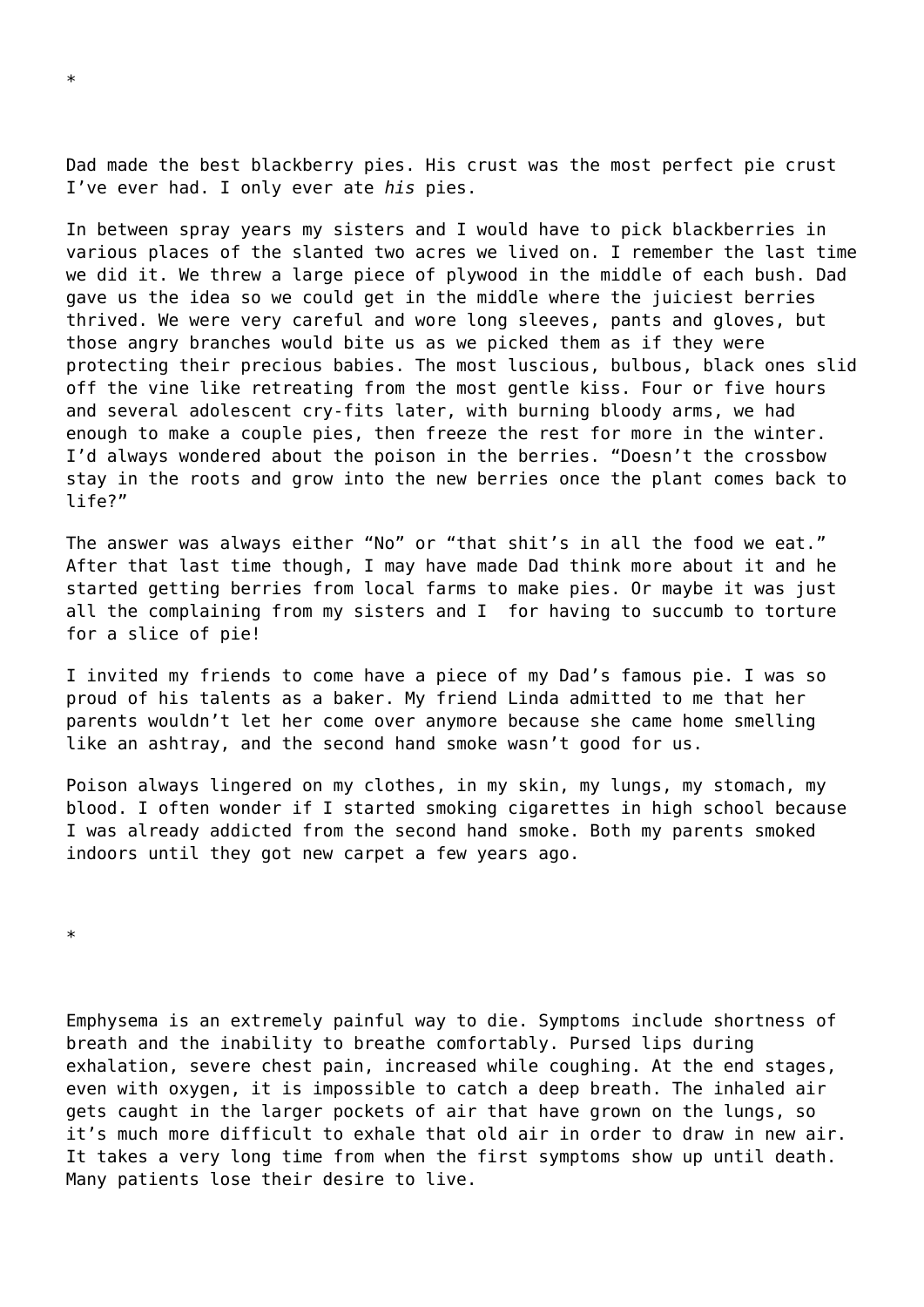sirens

My Father's love lives in his green eyes.

I hold his still-warm head in my hands His purple flesh returning to living color

but the milky schlera

has already

bled into the iris

\*

of his eyes.

I watch as my mother and sister take turns pumping his chest.

We're all screaming,

for his return.

Come back! Don't go!

But he has gone in the trees and I can feel him everywhere around us

just not in his body.

The children are sobbing, my mother is wailing the dog is stuck in a room inside. My big sister cusses at the phone

begging

as we hear the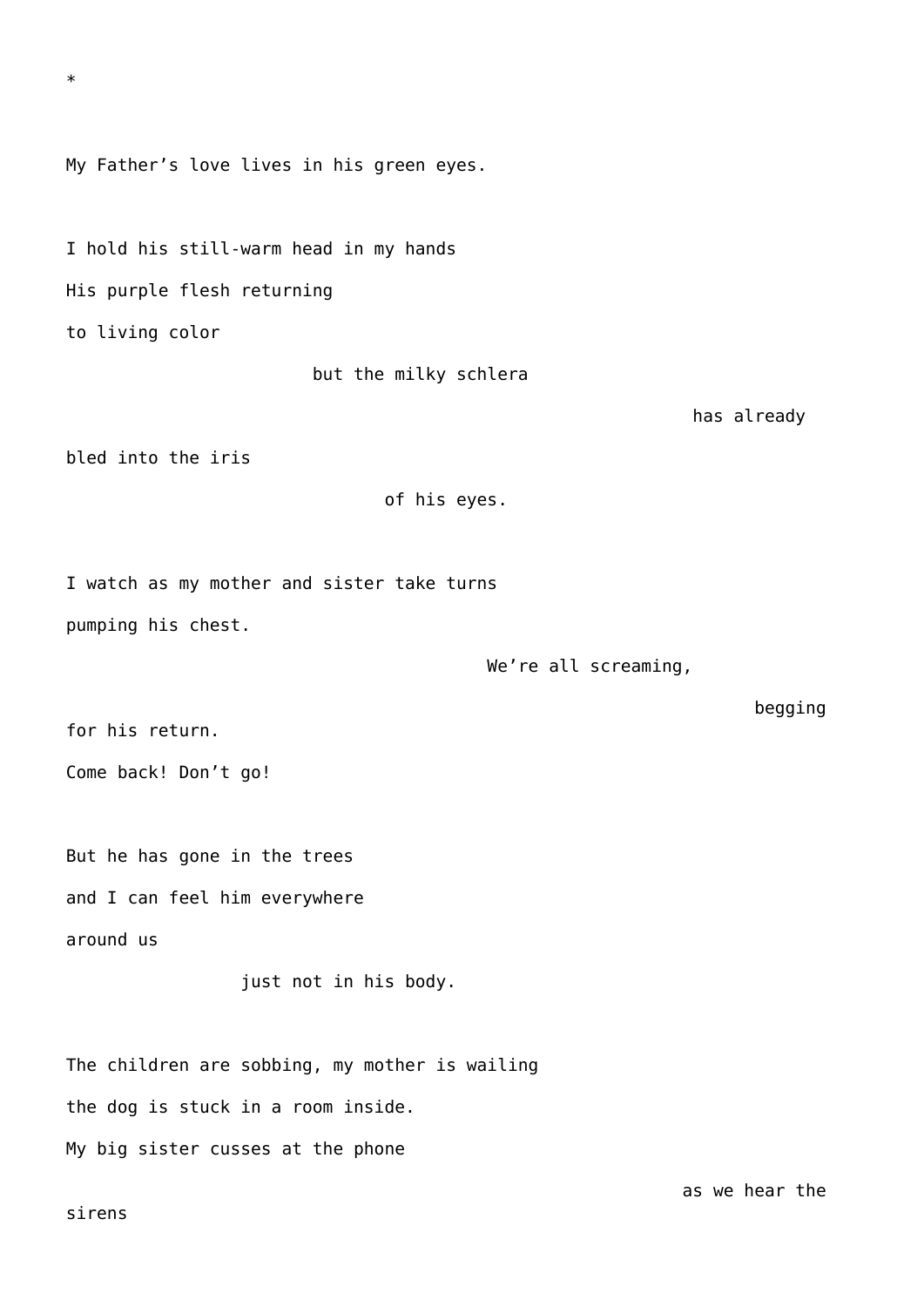## miss the driveway.

He will lay on the concrete for five more hours

with my mother by his side.

Did he ever feel the pain

of losing a love

## as deeply as we have?

\*

The body begins to lose about one and a half degrees per hour after the heart stops beating. The blood begins to settle within twenty minutes without the heart to circulate it, it's called pooling. Rigor mortis creeps in anywhere from 2-6-hours after death. Livor mortis is what turns the skin a reddish or purplish color.

The eyeballs deflate quickly after death. If a viewing is decided before cremation, the half spheres morticians insert for an embalming are left out, so the caved in effect is more apparent.

\*

Dad never went to the doctor after he retired in 2014.

"I'm happy!" He had a good heart, liver, blood pressure and appetite. "They'll just tell me to quit smoking and I'm not, so don't start." he told us over and over while becoming immediately irritated with us. His demeanor had changed since retiring. He was released from the 40-plus years' daily grind of putting on a heavy full body suit and washing out tankers that held various poisons. He could finally sit in his new favorite chair on the back porch all day and watch his trees tell each other stories in the wind. He teared up when I told him I was getting a coloring book published and when we told him our oldest daughter was buying her own home. His green eyes were wet and blurry when my sister Heidi put on her Heidi's Restaurant Dirndl and headed off to work on a holiday. He smiled big when my little sister said, "Dad, I'm going to give you a grandson someday!"

"Yeah, sure," he'd said, choked up.

Lighter energy took over him. He was loved and knew it; he showed us how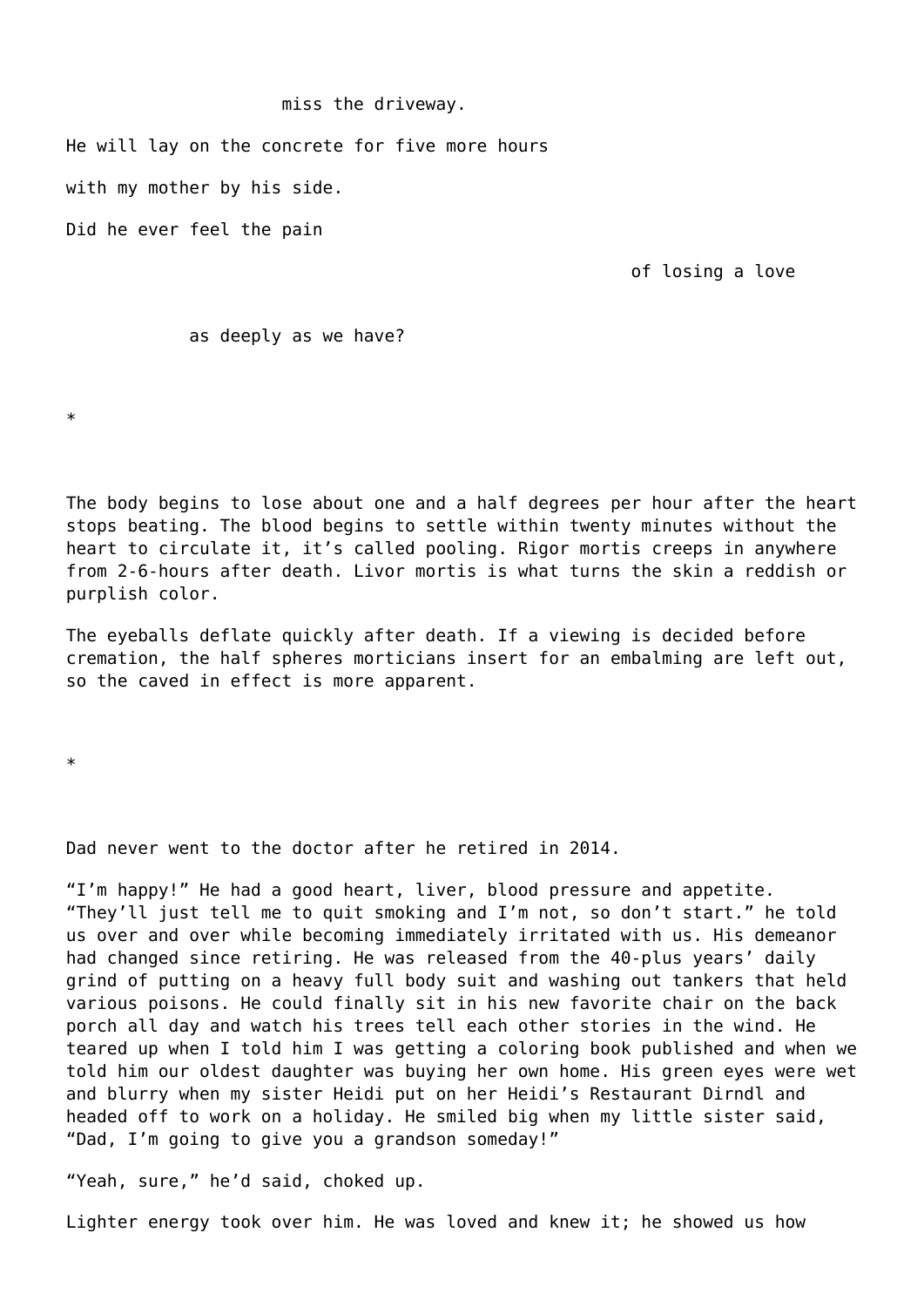happy we made him.

Simultaneously, we watched his breathing get heavier, deeper, louder. During the Eagle Creek fire in 2017, he sat out back and inhaled forest fire plumes while smoking for days. Watching the trees send burnt messages from miles away on blackened leaves that disintegrated when they hit the ground. He didn't want to abandon his home, and feared it would be swallowed up by the east-wind powered flames.

He and Mom finally evacuated to my family's house in Portland. That was the first time I cried in fear for him, hearing that deep struggle to breathe. That's when he sounded like a breathing machine, loud and pained. I'd also never seen him so frightened. The genuine possibility that his entire life's work could be ashes in just a few minutes terrified us all, and those firefighters! The only thing he cared about saving, he said, was a painting I did that hung on the wall by the fireplace. Purple skies, purple clouds, a wisteria tree standing alone without support, next to a stucco cottage, a gentle path disappearing into varying tree lines in the distance hiding behind layers of low-lying fog. "It's my favorite" he said.

I realized how much wood stove and cigarette smoke had seeped into it over the years, so I kept it when they returned to their still-standing home to clean the residue off as much as I could.

"Bring my painting back." He didn't even look at me because he was so mad that I'd had it too long. I meant to bring it back that day, his birthday, but I forgot.

I want him back. I beg for him to visit my dreams, and he has. Several times now. I want him to show me how to make pie crust for the umpteenth time. I want him to see my paintings one day hanging on a gallery wall. I promised him I'd do it. From now on, every beautiful thing in my life will have tiny dark holes where the loss of him lives.

\*

The body is placed in a cardboard box (\$200) then inserted into the cremation furnace. All items of clothing must be removed from the body. Pace makers must be removed from the body. In any case it isn't removed, it will cause the body to explode and ruin the entire crematory.

Once the body is completely burned and has cooled down, the bones and what remnants of ashes are left are removed from the tray. The bones are then put into a bone pulverizer, which is like a giant industrial blender. The bones are crushed and then ground to create the "ashes." The pigment is a coarse grind with larger pieces of bone shards. They have no flavor.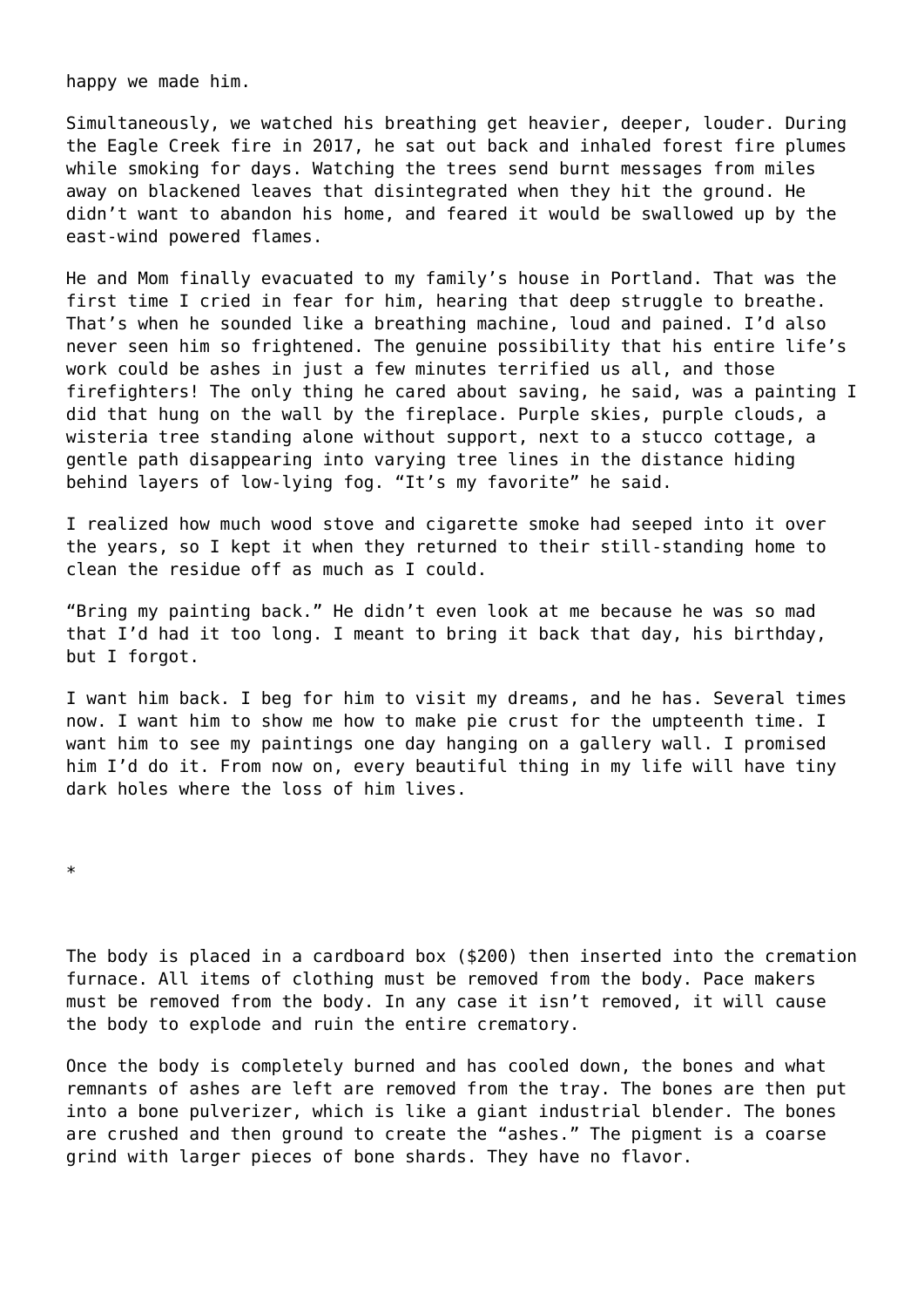Blend yellow ochre with sap green for the iris. Add sapphire blue for the muscular fibers. Take a break while tears dissipate. Brush on bone black strands the curly rat tail he grew for two years.

His strong French nose juts out just below the eyes slants down, strung to his mischievous smile. The denim uniform of daily life. Brush on cobalt mixed with White, with a tint of Bone black.

His beautiful hands, creases a purplish hue veins perfectly crawling over the knuckles and through his cared for man-fingers. Roger Waters begins to sing "Is there anybody out there?" The violin rises complimenting acoustic guitar strings, transforming my gut. The energy moves through my body and out through my hands. I integrate some of him bone fragments.